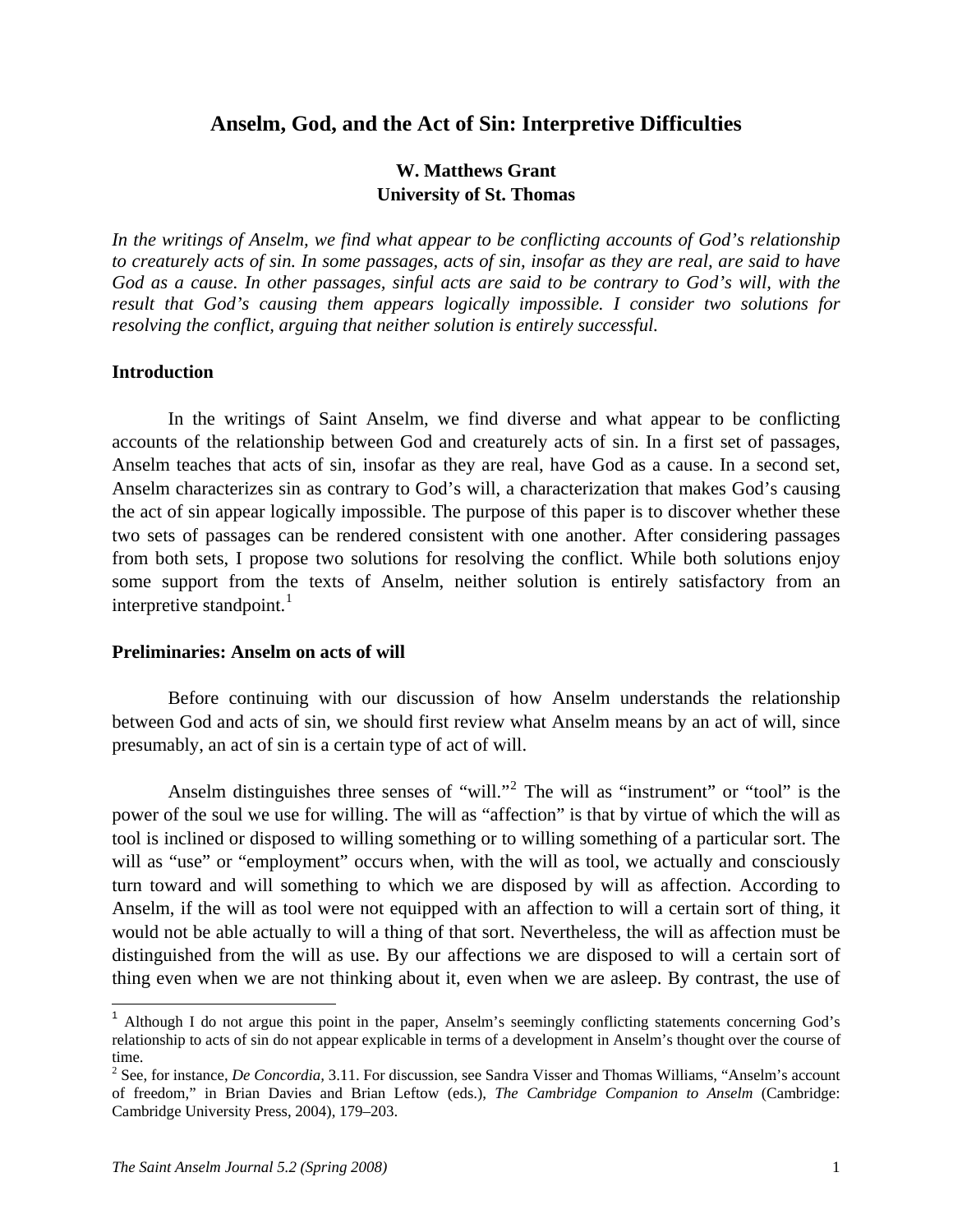the will occurs only when we are actually willing something that we are consciously thinking about. Thus, even when we are asleep we have an affection for health. But this affection is to be distinguished from the actual use of the will in consciously willing health, or in willing to eat, say, a carrot rather than an ice cream sundae, for the sake of health.

 Given these three senses of will, in what does an act of will consist for Anselm? It would appear to consist in an instance of will as use, that is, in our actually, consciously willing something, with will as instrument, to which we are disposed by will as affection. Thus, at *De libertate arbitrii,* 7, Anselm distinguishes will as instrument from will as use as follows:

The will means both the instrument of willing which is in the soul and our turning will to this or that as we turn sight to see different things. And this use of the will, which is the instrument of willing, is also called will, just as sight means both the use of sight and that which is the instrument of seeing. $3$ 

Having made this distinction, Anselm goes on to say that the will as instrument "performs its act when it wills something," apparently identifying the will's act with its use. In what follows, I will assume that for Anselm an act of will is will as use, an actual willing or turning of the will toward something. What, then, is God's relationship to such acts when they are sinful? Let us turn to consider the answer Anselm gives in our first set of passages.

## **God as cause of the act of sin**

 Like Augustine before him and Aquinas after, Anselm affirms what for convenience can be called the "doctrine of divine universal causality," a doctrine according to which God is the source and cause of all being other than himself. Anselm's commitment to this doctrine can be discovered early on in the *Monologion*. There Anselm concludes:

With the exception of the supreme essence itself, nothing exists that is not made by the supreme essence. The only things that exist, or have existed, are the supreme essence and the things made by the supreme essence (*Monologion,* 7).

Since free creaturely actions exist and are distinct from God, it follows from the doctrine of divine universal causality that they too are caused by God. In a number of locations we find Anselm embracing this implication. For Anselm, all that is real even in sinful actions has God as a cause. To be sure, God is not the cause of the lack of rectitude or justice in virtue of which such actions are sinful. Since lacks or absences are not real entities, they are not among those things to which God's causality extends. Nevertheless, God does cause the act of sin considered as a positively existing entity. The following passages are representative of Anselm's teaching:

<span id="page-1-0"></span> 3 All quotations, unless otherwise indicated, are taken from Brian Davies and G.R. Evans, eds., *Anselm of Canterbury: The Major Works* (Oxford: Oxford University Press, 1998).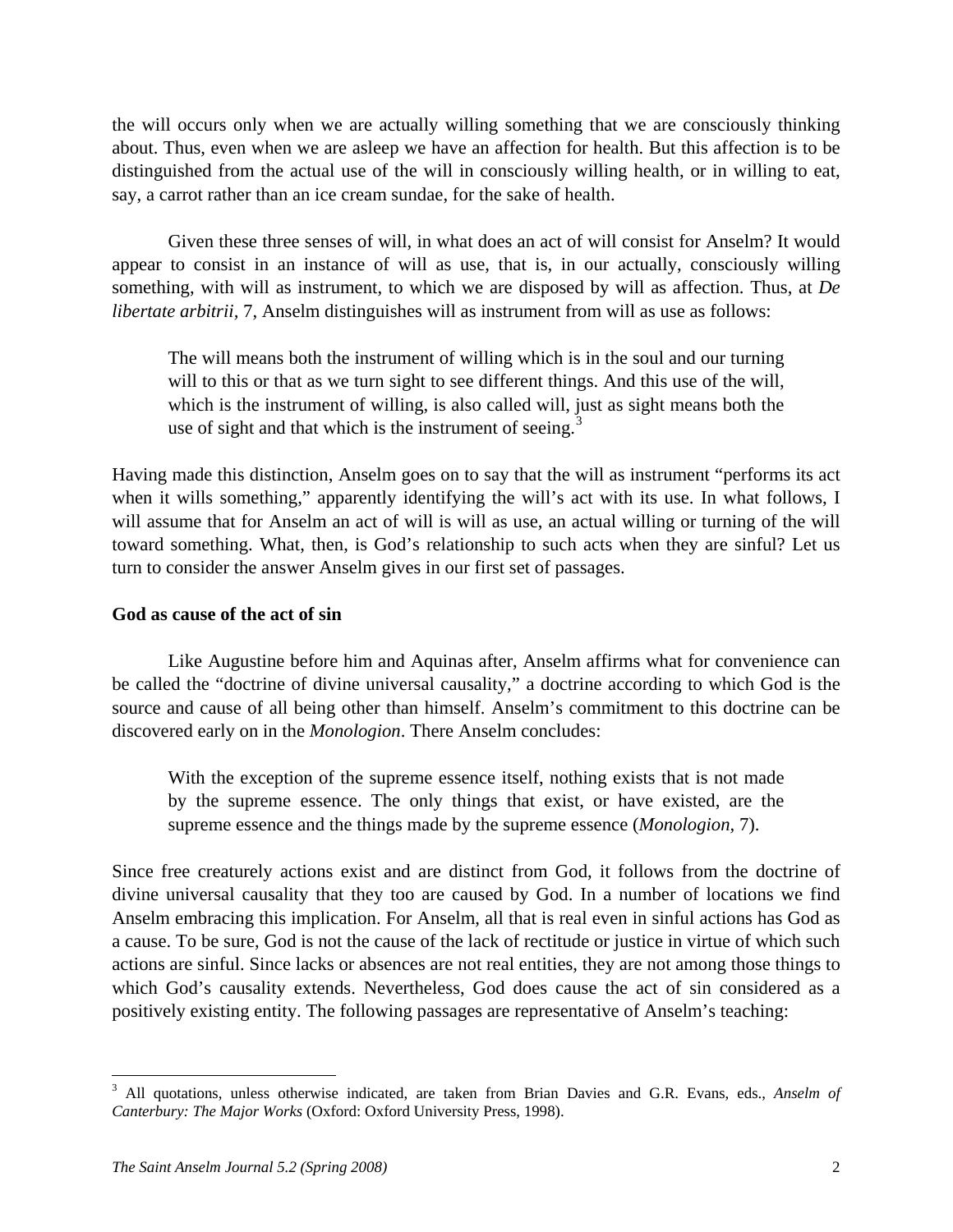When the devil turned his will to what he should not, both his will and his turning were something real… Insofar as the will and its movement or turning are real they are good and come from God. But insofar as they are deprived of some justice that they ought to have, they are not absolutely bad but bad in a sense, and what is bad in them does not come from the will of God or from God insofar as he moves the will. Evil is injustice, which is only evil and evil is nothing (*De casu diaboli,* 20).

For unrighteousness is not a quality nor an action nor a being but merely the absence of something which ought to be present and occurs only in the will where righteousness ought to exist. It is owing to that righteous or unrighteous will that every rational creature and each and every one of its deeds is called righteous or unrighteous. Of course every quality, every action, everything that has existence owes its being at all to God, who is the source of all uprightness but not of unrighteousness. Therefore, although God is a factor in all that is done by a righteous or unrighteous will in its good and evil acts, nevertheless, in the case of its good acts he effects both their existence and their goodness, whereas in the case of its evil acts he causes them to be, not to be evil (*De concordia,* 7).

The very act of willing, which is sometimes righteous, sometimes unrighteous, and is nothing other than the employment of the will and power given by God, insofar as it exists, is something good and proceeds from God. And in this case when its existence is upright, it is both good and upright; but when its existence is unrighteous, it is evil and unrighteous solely because of its unrighteousness. However, existing rightly is something and is owed to God, but not existing rightly is not something and is not due to God (*De concordia*, 7).

Since every being comes from God, from whom comes nothing unjust, no being is in itself evil. … Injustice has no being, although we are accustomed to give this name to the effects and acts of the unjust will, which considered in themselves are something. … My treatise *On the Fall of the Devil* has, I think, adequately shown that justice is uprightness of the will kept for its own sake, and that injustice is nothing but the absence of justice that should be there, and has no being: that every being comes from God, and that nothing that is not good comes from God (*De conceptu virginali et de originali peccato*, 4–5).

Based on the foregoing passages it would seem clear that Anselm holds God to be the cause of all acts of will, whether righteous or unrighteous, good or evil. Perhaps, it goes without saying that in claiming God as cause of human actions Anselm does not mean to deny that those actions are also brought about by the creaturely agents whose actions they are. Anselm is no occasionalist. He takes divine universal causality to be consistent with creatures enjoying genuine agency and freedom. Given his commitment to both divine universal causality and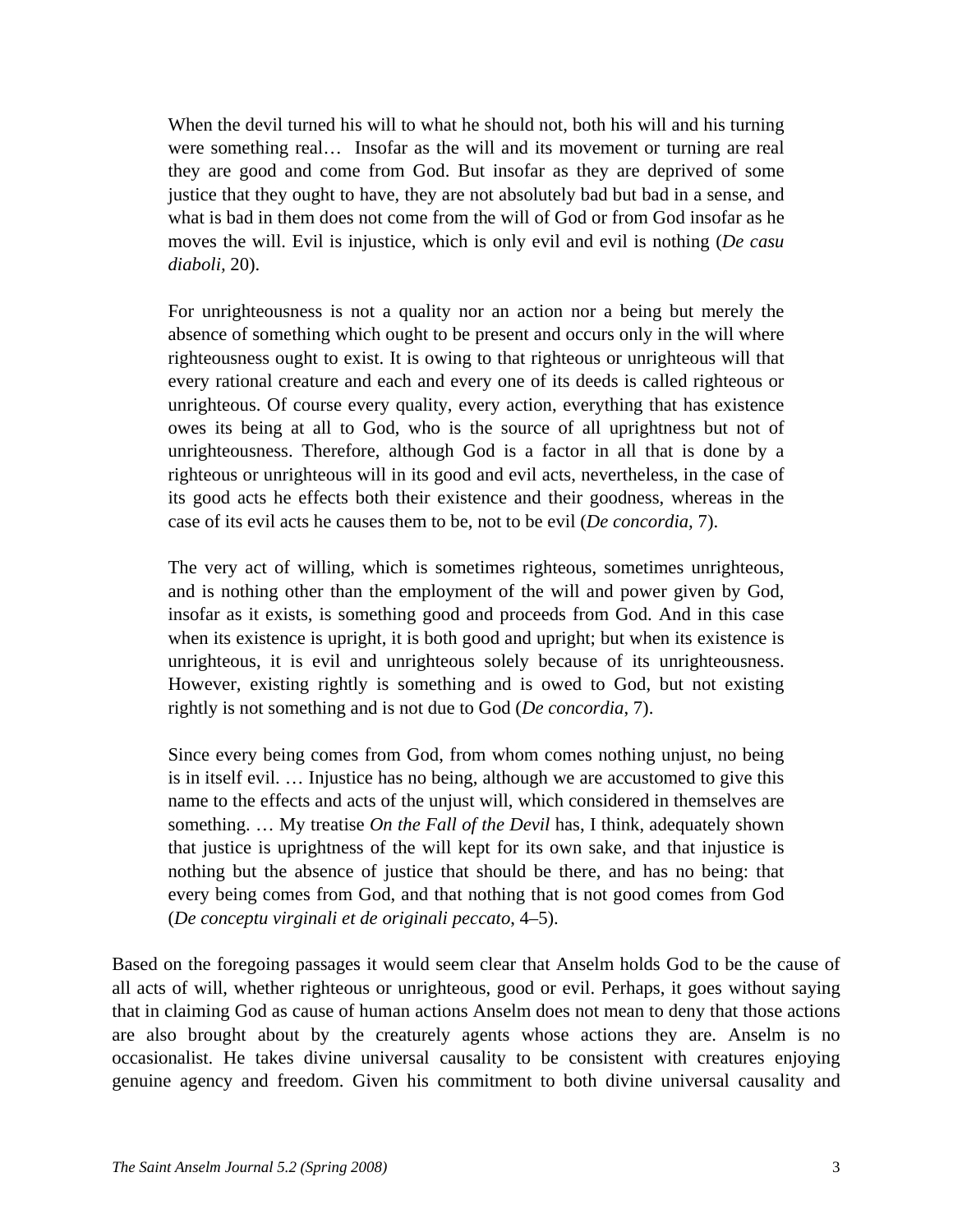creaturely agency, Anselm would seem committed to a free creaturely act's proceeding from both God and the creature.<sup>[4](#page-3-0)</sup>

 But how firm is Anselm's commitment to divine universal causality when it comes to free creaturely acts? In particular, does Anselm consistently affirm that God is the cause of creaturely acts of sin?

#### **God's causing acts of sin: A logical impossibility?**

 Katherin A. Rogers has recently argued that in Anselm's view, "It is logically impossible that God be the cause of every human choice, since humans sin and it is logically impossible for God to will that someone should sin."<sup>[5](#page-3-1)</sup> As a basis for her judgment, Rogers refers the reader to an argument that Anselm gives at *De libertate arbitrii*, 8.<sup>[6](#page-3-2)</sup> In the immediate context leading up to Chapter 8, Anselm argues that it is impossible for the will to lose its rectitude unwillingly, or against its will. Chapter 8 poses the question whether God could take away rectitude from the will. Anselm concludes that God could not, and it is his argument for this conclusion that Rogers interprets as saying that God's causing the act of sin is logically impossible.

According to Anselm, $7$  if God removes rectitude from someone's will, then God wills to do what he does. As a result, if God removes the rectitude from someone's will, then "he does not want the one from whom he removes this rectitude to preserve the rectitude of will for its own sake." But "to preserve rectitude of will for its own sake is, for everyone who does it, to will what God wants him to will." Consequently, if God removes one's rectitude, "he does not will one to will what he wills one to will" (*non vult eum velle quod vult eum velle*).<sup>[8](#page-3-4)</sup> Since that implication is an "impossible consequence," "nothing is more impossible than that God should take away the rectitude of will."

 Does the foregoing argument show that God's causing the act of sin results in a logical impossibility? Notice that, strictly speaking, that is not what the argument claims to show. Rather, the argument claims to show that what results in contradiction is *God's removing rectitude* from the will. In order to reach the conclusion that *God's causing the act of sin* results

<span id="page-3-0"></span><sup>&</sup>lt;sup>4</sup> That Anselm is no occasionalist is clear from his insistence at *De casu diaboli*, 13 ff., that God gave the angel the faculties and affections needed for the angel to move himself to will happiness and justice. That the same faculties and affections were given to human beings Anselm tells us at, among other places, *De concordia*, 3.11–13. A creature that acts of itself exercises genuine agency. However, it would be a mistake to infer from Anselm's insistence that the creature acts of itself that its acts are not also caused by God. Since we find Anselm teaching that creaturely acts come from the creature and that creaturely acts come from God, we would better suppose that, like other medieval thinkers, Anselm thinks that creaturely acts come from both the creature and God. 5

<span id="page-3-1"></span><sup>&</sup>lt;sup>5</sup> Katherin A. Rogers, "The necessity of the present and Anselm's eternalist response to the problem of theological fatalism," *Religious Studies* 43, (2007), p. 27. See also Katherin A. Rogers, "Does God Cause Sin? Anselm of Canterbury versus Jonathan Edwards on Human Freedom and Divine Sovereignty," *Faith and Philosophy* Vol. 20, No. 3, (2003), pp. 372–373.

<span id="page-3-2"></span> $^6$  The argument can be found again at *De concordia*, 1.6.  $^7$  All persphasing and direct quotation in this personal  $^7$ 

<span id="page-3-3"></span> $^7$  All paraphrasing and direct quotation in this paragraph come from *De libertate arbitrii*, 8.

<span id="page-3-4"></span>My translation from *Anselmi opera omnia*.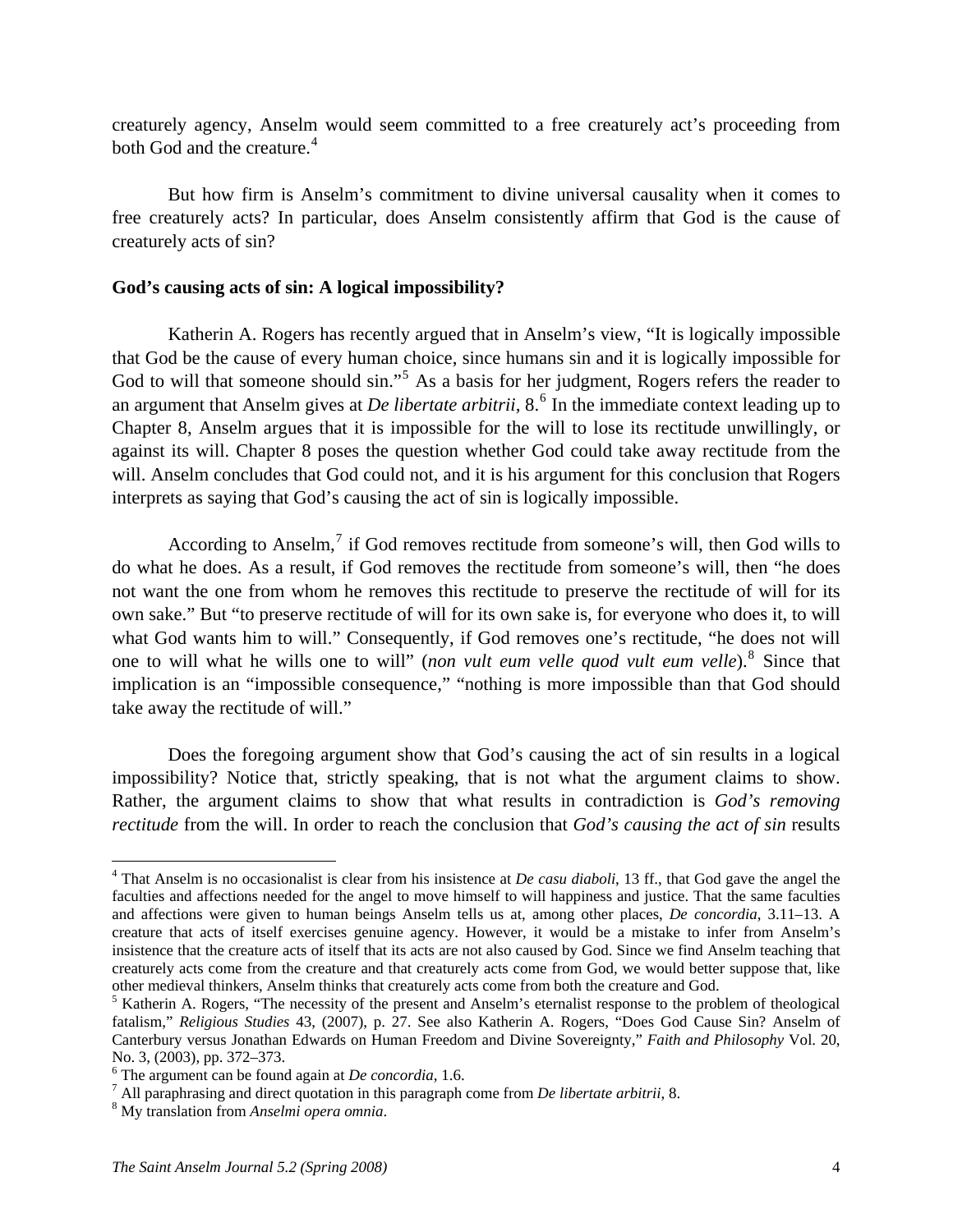in contradiction, one would need to modify the argument. One possibility would be to add to Anselm's argument the premises that "if God causes a person's act of sin, then God willingly causes the person's act of sin," and that "if God willingly causes the person's act of sin, then God wills to remove rectitude from that person's will." The rest of the argument would follow just as Anselm offers it, but with the additional implication that God's causing the act of sin results in contradiction every bit as much as God's willingly removing a person's rectitude.

 Perhaps, Anselm would reject the added premise that "if God willingly causes a person's act of sin, then he willingly removes that person's rectitude." But, before pursuing this possibility, we might ask, "Why not just leave well enough alone?" As it stands, the argument at *De libertate arbitrii*, 8 does not show or claim to show that God's causing the act of sin is logically impossible. Thus, as it stands, it is not inconsistent with what Anselm says in the passages we looked at in the previous section. Have we found an easy solution to our problem?

 Unfortunately, though to my knowledge Anselm never offers an explicit argument to the effect that God's causing the act of sin is logically impossible, he does offer a characterization of sin from which such an argument, very similar to the one at *De libertate arbitrii, 8*, can easily be constructed. Rogers no doubt has this conception of sin in mind in judging that, for Anselm, it is logically impossible for God to cause sinful choices.

 The account of sin suggested in those passages where Anselm speaks of God as cause of the act of sin is that of an act of will to which is attached a deprivation of rectitude or justice. In *Cur deus homo*, however, Anselm characterizes sin primarily as acting contrary to the will of God. Thus, at *Cur deus homo*, 1.11, we learn that "to sin is nothing other than not to give God what is owed to him." What, then, is owed to him? "All the will of a rational creature ought to be subject to the will of God." It looks here as if to sin is simply not to subject one's will to God's will. This characterization of sin is even more explicit at 1.21. In asking, "How heavy is the weight of sin?" Anselm uses as an example of sin "one glance contrary to the will of God."

If you were to see yourself in the sight of God, and someone were to say to you, "Look over there," and God were to interject, "It is totally against my will that you should look," consider for yourself in your own heart what contingency there is, in the totality of things which exist, on account of which you are obliged to take that look contrary to the will of God.

How weighty a matter would such a sin be for Anselm?

I have no alternative but to admit that, for the sake even of preserving the whole of creation, there is nothing which I ought to do contrary to the will of God.

 From this characterization of sin as acting contrary to the will of God, we can easily construct an argument to the effect that it is logically impossible for God to cause the act of sin. Consider the following: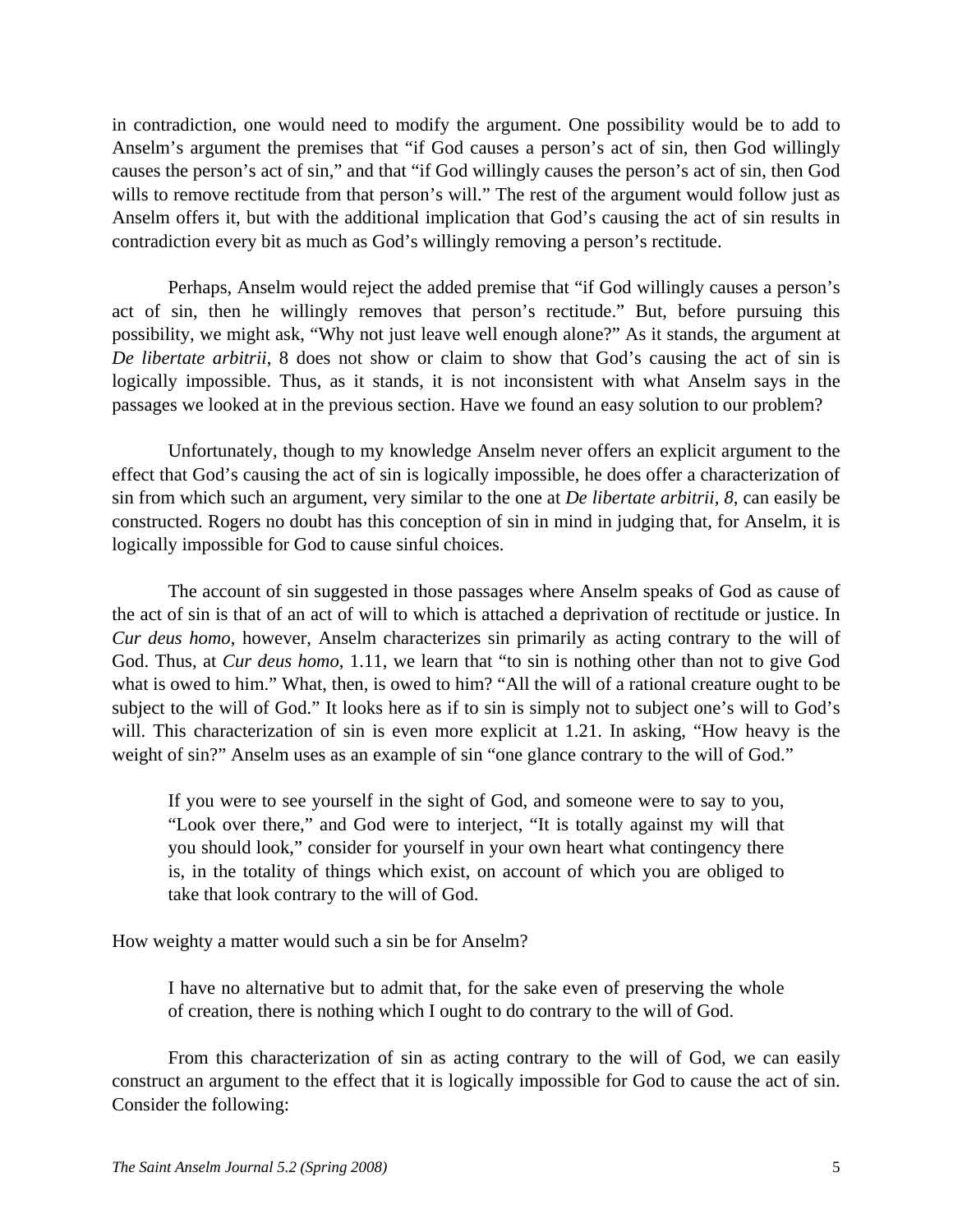- (1) If God causes the act of sin, then God willingly causes the act of sin (premise).
- (2) If God willingly causes the act of sin, then God wills the sinful act (premise).
- (3) But a sinful act is contrary to God's will (premise).
- (4) And an act contrary to God's will is an act God does not will (premise).
- (5) Therefore, if God causes the act of sin, then God wills the sinful act and does not will the sinful act (from 1–4).
- (6) If (5), then God's causing the act of sin is logically impossible (premise).
- (7) Therefore, God's causing the act of sin is logically impossible (from 5 and 6).

It appears, then, that Anselm has an understanding of sin on which God could not possibly cause the act of sin. Does Anselm simply have irreconcilable accounts of the relationship between God and sinful acts? Let us consider some possible solutions to the apparent conflict.

## **First Solution: God causes only the power to perform sinful acts**

 In certain passages, Anselm gives as a reason for thinking that God is cause of creaturely acts of will that God is the cause or giver of the power or capacity by which those acts are performed. Consider the following:

Just as God does not cause unrighteousness, so too he does not cause something to be unrighteous. On the other hand he does cause all actions and movements since he causes the things by which, from which, through which, and in which they are done. Nothing has any power to will or act unless God bestows it (*De concordia*, 1.7).

The will as a tool moves all the other tools which we freely use … It also produces all the movements of the will even as it moves itself by its own dispositions. It can therefore be called a tool that moves itself. I say that the will as tool causes all the movements of the will. Yet on deeper reflection, God is more truly said to produce all that nature or human will produce, for God creates nature and the will as tool along with its dispositions—without which it accomplishes nothing (*De concordia*, 3.11).

Such passages suggest a first solution for reconciling texts where Anselm identifies God as cause of creaturely acts of sin with texts where Anselm says that to sin is to act contrary to God's will. For, perhaps, in those passages where Anselm identifies God as cause of the act of sin, he means nothing more than that God is the cause of the powers, capacities, dispositions and affections by virtue of which the creature performs the act. How does this reading afford a solution to our problem?

 Saying that God is cause of acts of sin in the sense of causing the powers and dispositions by which those acts are performed preserves some meaning for those passages in which Anselm teaches that God is cause of these acts. For, since these acts depend on the powers and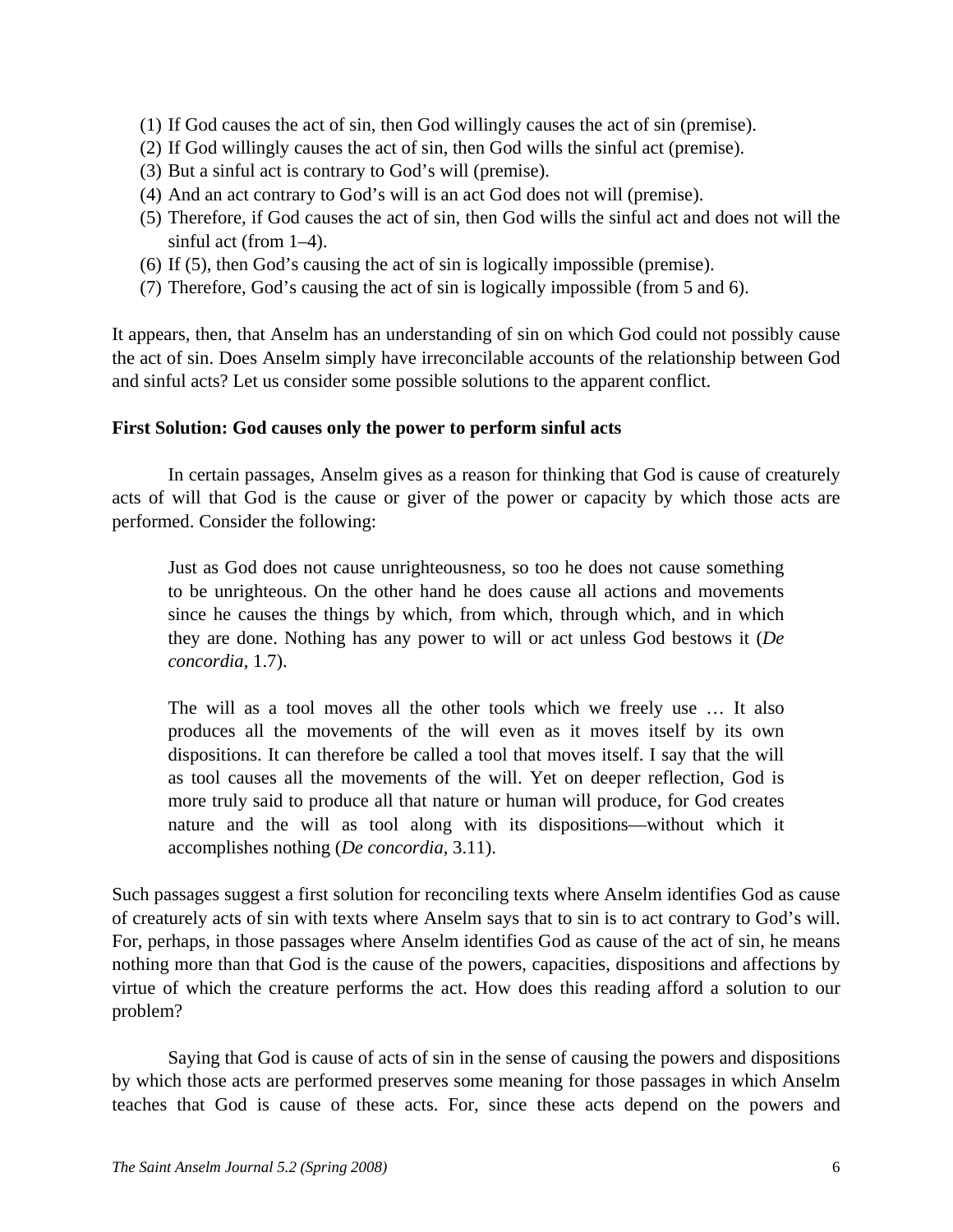dispositions by which they are performed, and since these powers and dispositions depend on God, so will these acts depend on God. We could even say that these acts depend causally on God, since they depend for their existence on an exercise of divine causality in causing the requisite powers and dispositions. On the other hand, since an actual act is something more than and distinct from the powers and dispositions by which it is performed, and since it is possible for a creature to have the powers and dispositions without performing the act, in causing the powers and dispositions by which the creature commits the sinful act, it will not follow that God has caused the sinful act itself. Thus, even though the act of sin depends on an exercise of divine causality, it will not follow strictly that God causes the act of sin. As a result, the act of sin can be contrary to God's will just as Anselm sometimes describes it.

 The solution just considered has the added advantage of allowing a straightforward reading of certain passages where Anselm describes sinful acts as something God permits rather than causes. Thus, for instance, at *De libertate arbitrii, 8*, Anselm's teacher divides what exists into things God makes and things God permits, and he goes on to categorize bad deeds as permitted, rather than made, by God:

Surely you do not think that anything could exist in any way if God did not either make it or permit it? ... But God permits some to do badly what they badly will.

We typically think that an act permitted is something not actually brought about or caused by the one permitting, even if the one permitting could have done something that would have prevented the act from occurring. This first solution accords well with the way we normally think of permitting, and with Anselm's classifying bad deeds as permitted rather than made by God. On the first solution, God could have prevented sinful acts by not giving the creature the powers needed to perform them. Yet, in giving these powers, God does not make the sinful acts, since he does not, strictly speaking, cause them.

 Finally, the first solution accords well with a few passages where Anselm seems to say not just that the creature is cause of the act of sin—a claim compatible with God's also being the cause—but rather that the creature *alone* is cause of the sinful act. When at *De casu diaboli*, 27 Anselm's student asks why the angel willed what he ought not, Anselm's teacher responds:

No cause precedes this will except that he can will. … This will has no other cause by which it is forced or attracted, but it was its own efficient cause, so to speak, as well as its own effect.

### Similarly, at *De concordia*, 3.14:

In the case of evil deeds people are the sole cause of their evilness because they do them by their independent, unjust choice alone.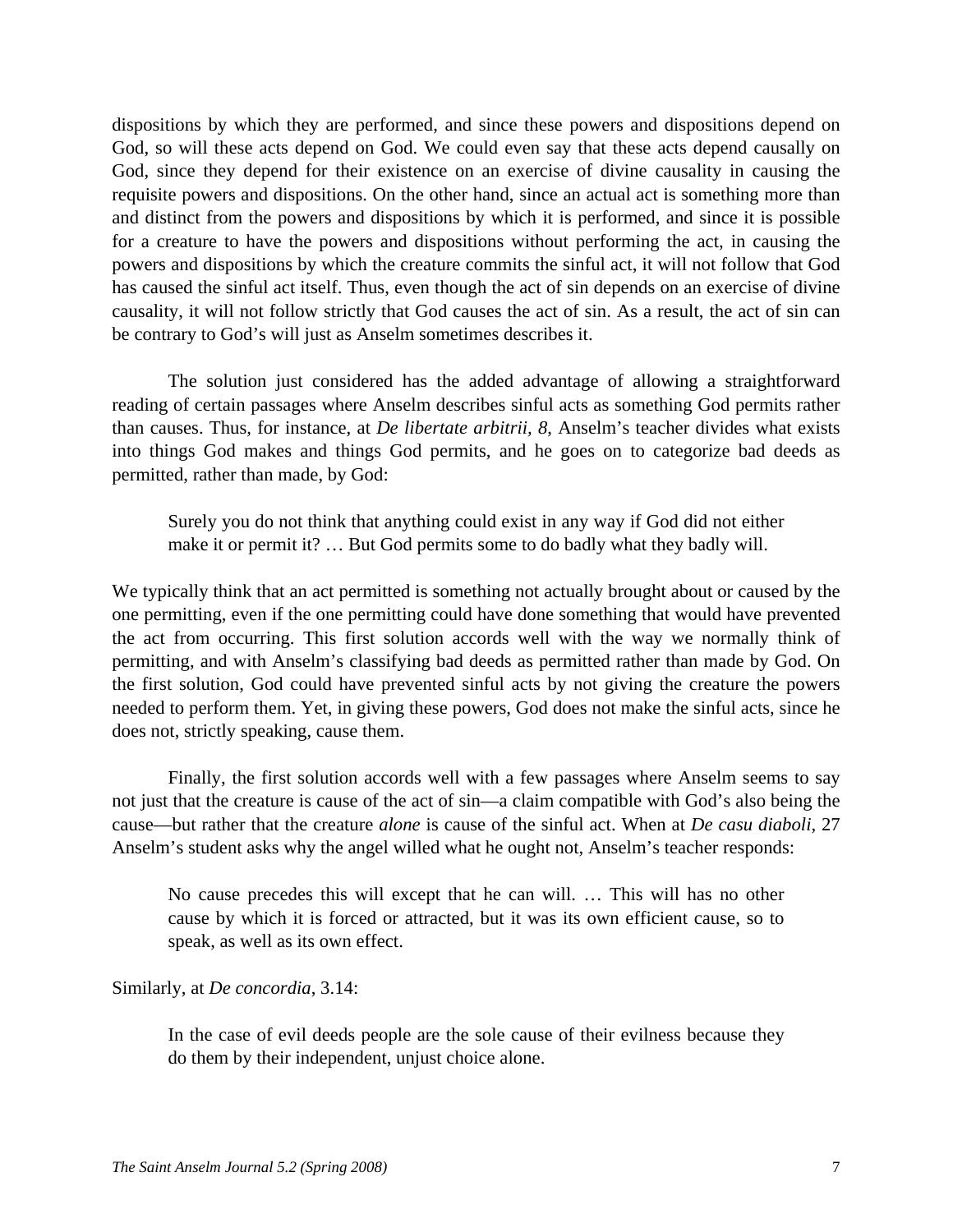Passages such as these are most easily read as teaching that only the creature causes the act of sin. Although such passages are exceptional, occurring less frequently than passages where Anselm maintains that the act of sin is from God as well as the creature, we can credit the first solution with being able to accommodate them. Since the first solution denies that God causes the act of sin, it harmonizes well with such passages.

 Despite the merits of this first solution, it is still not entirely satisfying as a means of resolving the seeming conflict between Anselm's various statements concerning God's relationship to acts of sin. For, it seems a strained reading to interpret all of the texts where Anselm identifies God as cause of creaturely acts as meaning simply that God causes the powers and dispositions by which those acts are performed. This is especially the case in passages such as the following:

When the devil turned his will to what he should not, both his will and his turning were something real… Insofar as the will and its movement or turning are real they are good and come from God (*De casu diaboli*, 20).

Of course every quality, every action, everything that has existence owes its being at all to God (*De concordia*, 1.7).

If the power to will and the willing itself are something real, they are good and come from God. Both the one and the other are something real. And the power was only a good and spontaneous gift of God; the willing was good with respect to its being, but since it was made unjustly it was evil; and nevertheless it was from God from whom is everything that is something (*De casu diaboli*, 28).

In these passages we find (1) that Anselm clearly distinguishes willings or acts of will from the will and its powers, (2) that he regards acts of will, and not only the will and its powers, as real, and (3) that in virtue of being real, acts of will, and not only the will and its powers, come from God.<sup>[9](#page-7-0)</sup> Anselm here roots his teaching that creaturely acts of will come from God in his commitment to the doctrine of divine universal causality. Given his commitment to divine universal causality, and given his recognition that acts of will are realities distinct from the powers by which creatures perform them, we should not be surprised to find Anselm arguing that the acts have God as their cause every bit as much as the powers. But, then, the first solution, since it denies that acts of sin are caused by God, appears inharmonious not only with those texts in which Anselm identifies God as cause of acts of sin, but also with Anselm's primary reason for so identifying Him.

 $\overline{a}$ 

<span id="page-7-0"></span><sup>&</sup>lt;sup>9</sup> The second of these passages, where it says that every action "owes its being at all to God," is easier to reconcile with the first solution than are the first and third passages, where the action is said to "come from God." For, an action might "owe its being to God" simply in virtue of God's causing the powers without which the action could not have been performed. Yet, to say that the action "comes from God" suggests that God is, in fact, cause of the action, which is not strictly the case on the first solution.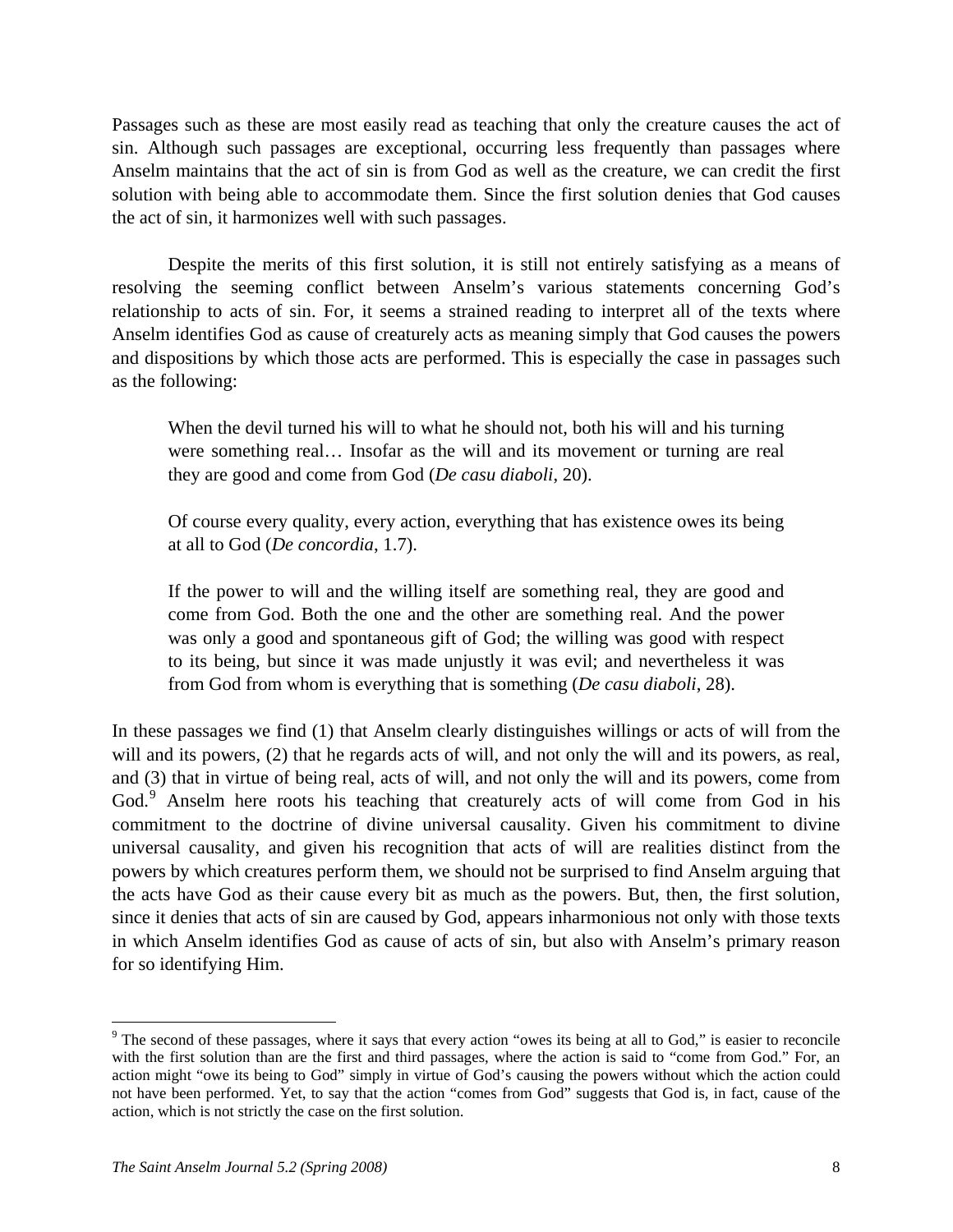### **Second Solution: Diverse senses of "sinful act"**

 The second solution attempts to show how Anselm might reject the argument that God's causing the act of sin is logically impossible, even while maintaining that to act sinfully is to act contrary to the will of God. Recall that that argument runs as follows:

- (1) If God causes the act of sin, then God willingly causes the act of sin (premise).
- (2) If God willingly causes the act of sin, then God wills the sinful act (premise).
- (3) But a sinful act is contrary to God's will (premise).
- (4) And an act contrary to God's will is an act God does not will (premise).
- (5) Therefore, if God causes the act of sin, then God wills the sinful act and does not will the sinful act (from 1–4).
- (6) If (5), then God's causing the act of sin is logically impossible (premise).
- (7) Therefore, God's causing the act of sin is logically impossible (from 5 and 6).

I will assume that Anselm would agree that God's will extends to whatever he causes, and thus, that if God causes acts of sin, then they are willed by God. Still, Anselm is at pains to make three critical points about sinful acts. First, the existing act of sin is not itself something bad, evil, or sinful, but rather something good. Second, as good and existing, the act of sin is caused by God. Third, the evil that attaches to acts of sin is neither willed nor caused by God. Consider the following passages that further illustrate Anselm's teaching on these points:

Neither a bad will nor a depraved conversion of will is the very evil whereby an angel or man becomes evil, which we say is nothing, nor a good will or a good conversion of will the good whereby they become good (*De casu diaboli*, 8).

Nothing is considered just in itself but justice, and nothing is thought unjust or sinful but injustice: not substance nor action, nor even the will in which justice and injustice reside (*De conceptu virginali et de originali peccato*, 4).

No will insofar as it exists is evil but is good because it is the work of God, nor is it evil except insofar as it is unjust (*De casu diaboli*, 19).

If the power to will and the willing itself are something real, they are good and come from God. Both the one and the other are something real. And the power was only a good and spontaneous gift of God; the willing was good with respect to its being, but since it was made unjustly it was evil; and nevertheless it was from God from whom is everything that is something (*De casu diaboli*, 28).<sup>[10](#page-8-0)</sup>

 $\overline{a}$ 

<span id="page-8-0"></span><sup>&</sup>lt;sup>10</sup> The translation of the last sentence of this passage in Davies and Evans differs significantly from the Latin in *Anselmi opera omnia*. The last sentence is my own translation.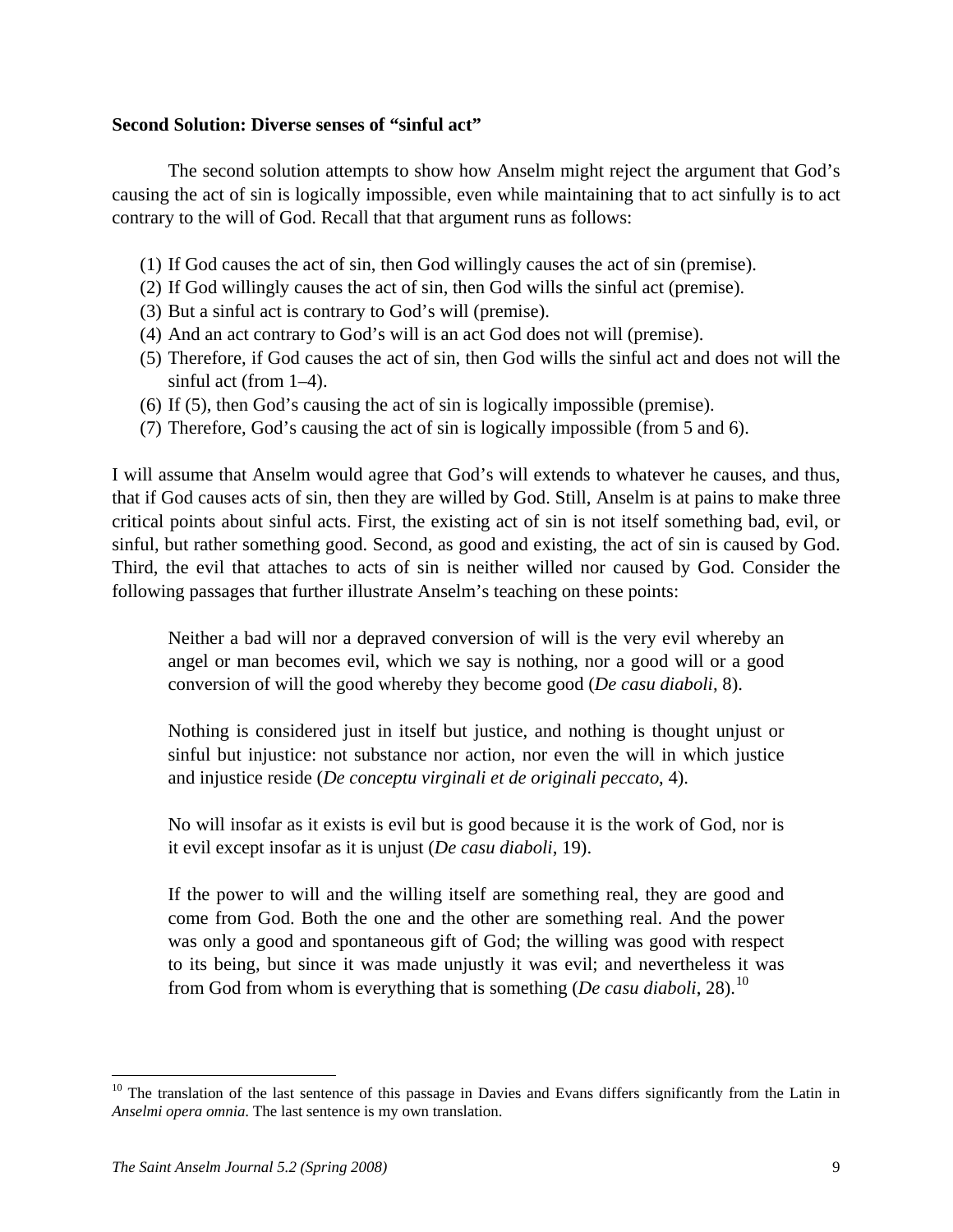Insofar as the will and its movement or turning are real they are good and come from God. But insofar as they are deprived of some justice that they ought to have, they are not absolutely bad but bad in a sense and what is bad in them does not come from the will of God or from God insofar as he moves the will. Evil is injustice, which is only evil and evil is nothing (*De casu diabolil*, 20).

The will because of which a person or an action is termed righteous or unrighteous is neither more nor less precisely what it is existentially, when it is righteous or unrighteous. So in this fashion God causes in all volitions and good actions both that they actually exist and that they are good, while in evil actions he is not the cause of their evil but only that they exist (*De concordia*, 1.7).

In these passages, a sinful act is thought of primarily as an act of will to which is attached a lack or absence of rectitude or justice. It might best be thought of as a sort of composite made up of the existing act itself and the lack or absence adjoined to the act. Considered only insofar as it is an existing act, the act is good, and something caused and willed by God. By contrast, the deprivation attached to the act is evil and not willed or caused by God. How Anselm would answer the question, "Does God cause and will sinful acts?" will therefore depend on whether by "sinful acts" one means only the existing act, or whether one means the existing act together with the adjoining deprivation. If one means just the existing act, then Anselm would answer the question in the affirmative. If one means both the existing act and the deprivation, then Anselm would answer in the negative. "Are sinful acts contrary to God's will?" If by "sinful act" one means the existing act taken by itself, then Anselm would answer "no," since the existing act is caused and willed by God. If by "sinful act" one means the act with respect to its deprivation, then Anselm would answer "yes." Just as when we say that it is contrary to the will of a coach that his players "play poorly," we do not mean that it is contrary to his will that they play, but only contrary to his will that the play lacks the quality it ought to have; so Anselm might say that the sinful act is contrary to God's will, not because the existing act itself is so contrary, but because it is contrary to God's will that the act lack the rectitude or justice it ought to have. There is, then, according to this second solution, a perfectly good sense in which we can say that sinful acts are contrary to God's will, while allowing that the existing act of sin is caused, even willed, by God.

 We can now turn to see how the current approach would enable Anselm, while affirming that sinful acts are contrary to God's will, nevertheless to reject the argument that God's causing the act of sin is logically impossible. For, given the current approach, it seems that Anselm would reject either premise (2) or premise (3) of the argument, depending on how the critical phrases "act of sin" and "sinful act" are understood in these premises. The sense of "act of sin" on which Anselm would affirm the antecedent of premise (2), that "God willingly causes the act of sin," is the sense that includes only the existing act of will. "Sinful act" in the consequent of (2) and in premise (3) can then be interpreted in one of two ways. On a first way, "sinful act" refers only to the existing act of will. On a second way, "sinful act" refers to both the existing act and the adjoining deprivation. If "sinful act" is understood in the first way, then Anselm would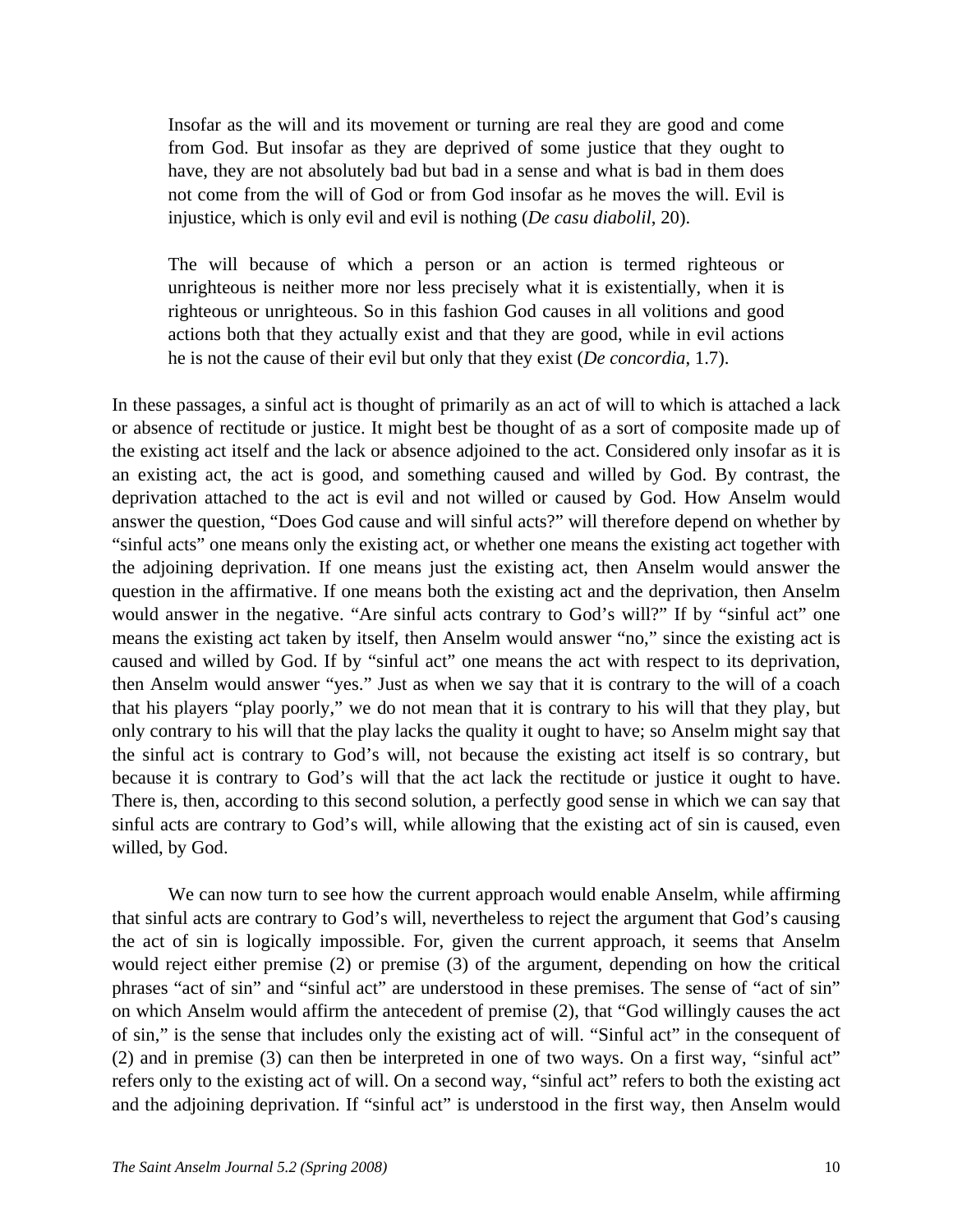accept (2) but reject (3). He would accept (2) because it would amount to the simple tautology that if God wills the existing act of sin, then he wills the agent's existing act. Yet, on this interpretation of "sinful act" he would reject (3) because Anselm thinks that God wills the existing act of sin, and therefore, he does not think that the existing act is contrary to God's will. On the other hand, if "sinful act" is understood according to the second way, where it includes both the existing act and the deprivation, then while Anselm could accept premise (3), he would reject (2). Anselm could accept (3) because sinful acts are contrary to God's will in the sense that it is contrary to God's will that an agent's act lack the rectitude or justice it ought to have. Yet, Anselm would reject (2); for, while he would agree with the antecedent—that God willingly causes the existing act of sin—he would disagree with the consequent understood as God's willing both the existing act of sin and the adjoining deprivation. However we interpret "sinful" act," therefore, Anselm could reject one of the premises of the argument.

 The second solution shows how Anselm could affirm both that God causes the existing act of sin, and that acting sinfully is contrary to God's will, thus reconciling the two sets of passages that appeared to be in conflict. The second solution also enables us to reconcile Anselm's talk of God's causing the act of sin with those passages where Anselm speaks of sinful acts as being "permitted" by God. For, we could say that what God permits is that the sinful act be deprived of the rectitude or justice it ought to have, though the existing act itself God causes and not merely permits. In at least one location that may offer some support for this reading, Anselm speaks of God as cause of the existence of evil actions in close proximity to his speaking of those same actions as being permitted by God:

God's predestination attaches not only to our good actions but, it is possible to say, to our evil ones in the sense that it is by permitting the latter that God is said to be the cause of evils which he does not actually cause. … He is, however, more precisely said to foreknow and predestine their good works because in their case he causes both that they exist and that they are good, whereas in the case of the evil ones he is only the cause that they simply exist and not that they are evil (*De concordia*, 2.2).

Since evil actions are here spoken of as being caused as well as permitted by God, the passage suggests that Anselm would deny for any sinful act the inference from "God permits this sinful act" to "God does not cause the existence of this act."

 Despite the merits of the second solution, it is not obvious that it will work as an interpretation of Anselm. Clearly, since the solution holds that the existing act of sin is caused by God, it will not accommodate the passages looked at in the previous section, where Anselm seems to say that the act of sin comes from the creature alone. We noted that these passages are exceptional, that more frequently Anselm tells us that the act of sin, as real, has God too as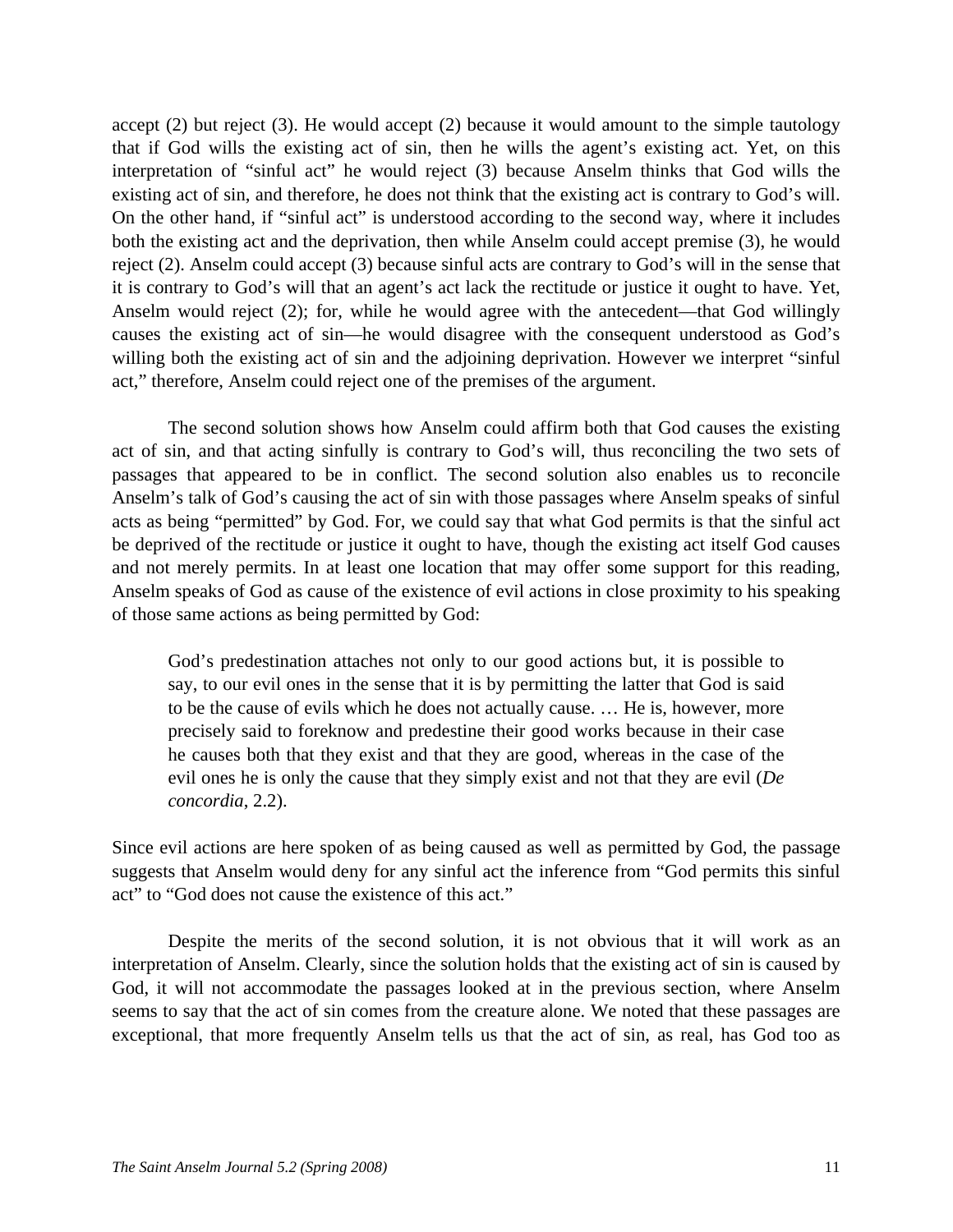cause. Still, the passages are there, and it should be noted that the second solution will not accommodate them. $11$ 

 Yet, even if we put aside the exceptional passages, the viability of the second solution depends on our having an answer to a question, which answer it is difficult to extract from Anselm's corpus. The question concerns the precise nature of the deprivation that makes an act sinful. If that deprivation just is the existing act's lack of conformity to God's will, then the second solution fails. For, the second solution holds that the existing act itself is caused and willed by God, and that only the deprivation in the act is contrary to God's will. This solution would work, for example, if the deprivation turned out to be something like a lack of conduciveness to the creature's flourishing or an inability of the maxim behind the creature's act to be willed by the creature into universal law. For, there would be no contradiction in God's causing and willing the existing act itself, even though the act's non-conduciveness to the creature's flourishing or inability to be universalized lacks conformity to God's will. If, on the other hand, the deprivation in the existing act is simply the act's lack of conformity to God's will, that means this very act would not be willed by God. But, then, given the second solution, the very same thing, the existing act of sin, would be willed by God and not willed by God, which is impossible.<sup>[12](#page-11-1)</sup>

 As we have seen, Anselm normally identifies the deprivation that makes an act sinful with a lack or absence of rectitude or justice. So, in order to determine whether the second solution works, we need to know what such an absence amounts to. In particular, does it amount simply to the existing act's lack of conformity to God's will, or does it constitute some other sort of absence that is logically consistent with God's causing and willing the existing act of sin.

Anselm tells us that a thing has "rectitude" when it is or does what it ought to be or do.<sup>[13](#page-11-2)</sup> A will's rectitude consists in its willing what it ought. An act has rectitude when the agent acts as he ought. "Justice" Anselm famously defines as preserving rectitude of the will for the sake of

<span id="page-11-0"></span><sup>&</sup>lt;sup>11</sup> At least the second solution cannot accommodate these passages unless there can be found some way of interpreting them consistent with God's being cause of the existing act of sin.

<span id="page-11-1"></span> $12$  One might argue that the very same thing could be both willed by God and not willed by God, if it were willed by God in one way and not willed by God in another. So, for instance, one might distinguish a will by which God makes things to be from a will by which God issues commands. One could then hold without contradiction that the very same act was willed by God with the first of these wills, but not with the second. At *Cur deus homo,* 1.15, Anselm talks of God's having a will that issues orders, a will that inflicts punishment, and a will that permits, although it is unclear whether he thinks these are, in fact, different wills, even conceptually. At any rate, I will not consider further the solution that would introduce diverse wills in God. The textual support for this solution appears weaker than that for the two I have proposed.

<span id="page-11-2"></span><sup>13</sup> *De veritate*, 10. In keeping with the translation found in Oxford's *Anselm of Canterbury: The Major Works*, I let "rectitude" translate Anselm's *rectitudo*. For some reservations about this translation, as well as helpful discussion of Anselm's understanding of rectitude and justice, see Katherin A. Rogers, "Anselm on Eudaemonism and the hierarchical structure of moral choice," *Religious Studies* 41:3 (2005), 249–268. For further discussion of Anselm on rectitude and justice, see Sandra Visser and Thomas Williams' "Anselm on truth," and Jeffrey E. Brower's "Anselm on ethics," both in *The Cambridge Companion to Anselm*. See, also, Montague Brown, "Augustine and Anselm on the Essence of Moral Responsibility," *The Saint Anselm Journal* 4.2 (Spring 2007), 1–10.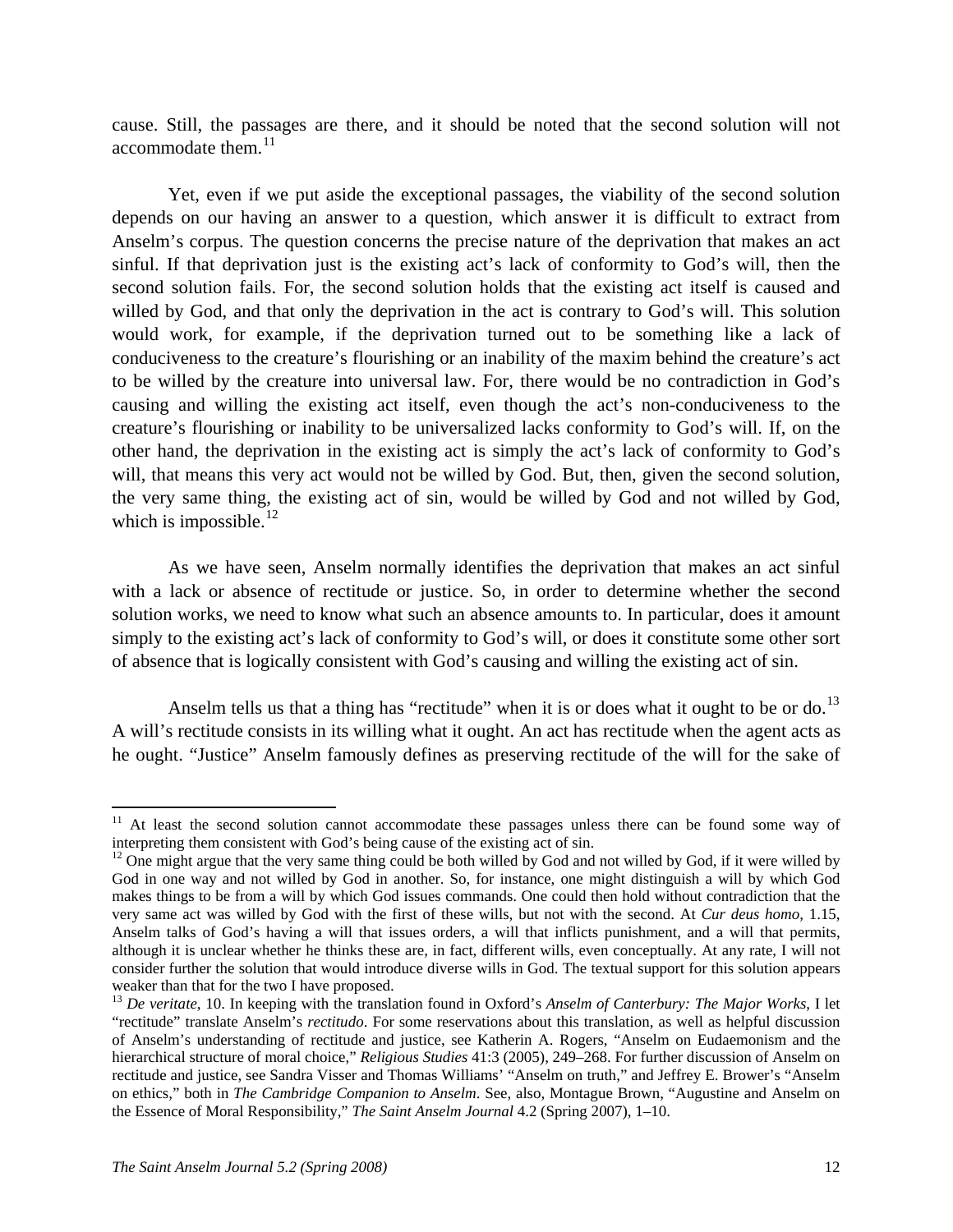rectitude, or willing what one ought for the reason that it is what one ought to will.<sup>[14](#page-12-0)</sup> Given these definitions, a will or act lacks rectitude when it does not will or act as it ought. A will or act can lack justice in two ways: Either the one willing or acting does not will or act as he ought, or, though he wills or acts as he ought, he does not do so for the very reason that so willing or acting is how he ought to will or act.

 Even with these characterizations of rectitude and justice, and what it would be for an act to be deprived of rectitude or justice, we still do not know precisely what such deprivations amount to without Anselm's account of what it means for an agent to act as he ought. What matters especially for the purposes of evaluating the second solution is whether Anselm thinks that to act as one ought means simply that one's act is willed by God. If that is what it means, then for an act to lack rectitude would mean simply that the act is not willed by God, a fatal result for the second solution, as we have seen.

 Unfortunately, it is difficult to say with confidence what Anselm means by an act's being as it ought, since he does not offer a formal analysis of the concepts "ought" and "ought not." Indeed, we are left with something of an interpretive conundrum, where some passages suggest, without requiring us to say, that Anselm thought the deprivation in the act of sin simply a lack of conformity to God's will; while other passages suggest, without requiring us to say, that Anselm thought the deprivation not simply reducible to such a lack of conformity.

 Thus, at *De libertate arbitrii*, 8 and *De concordia*, 1.6, Anselm respectively tells us that justice and uprightness are present only when one wills what God wants one to will.<sup>[15](#page-12-1)</sup> Though Anselm does not here unambiguously identify justice and rectitude with willing what God wants, the reader may speculate that Anselm accepts this identification, especially when at *De casu diaboli*, 4 he characterizes the angel's sin as his willing what God did not want him to will.<sup>[16](#page-12-2)</sup> There is some reason to think, then, that for Anselm an act's rectitude or justice simply is its conforming to God's will, and that the deprivation in sinful acts is nothing more than a lack of conformity to God's will.

 Yet, passages such as the ones just cited do not absolutely require the foregoing interpretation. For, it is consistent with these passages that rectitude or justice be something else than the existing act's mere conformity to God's will. For convenience, let us label this something else 'x'. Suppose that there is some x, besides mere conformity to God's will, that justice or rectitude consists in, and suppose further that God wills that one's actions have x. To

<span id="page-12-0"></span> $14$  De veritate, 12.

<span id="page-12-1"></span><sup>&</sup>lt;sup>15</sup> Thus, at *De libertate arbitrii*, 8: "No will is just unless it wills what God wants it to will," and at *De concordia*, 1.6: "The state of justice that constitutes the just person is precisely that uprightness of will I have described—an uprightness which is present in people only when they, for their part, will what God wants them to will."

<span id="page-12-2"></span><sup>&</sup>lt;sup>16</sup> *De casu diaboli*, 4: "So he sinned by willing something that pleased him and that he did not have and should not then have willed … And when he willed what God did not want him to will, he inordinately willed to be like God. … Even if he did not will to be wholly equal to God, but something less than God against the will of God, by that very fact he inordinately willed to be like God … Not only did he will to be equal to God in presuming to have his own will, but he even willed to be greater by willing what God did not want him to will …"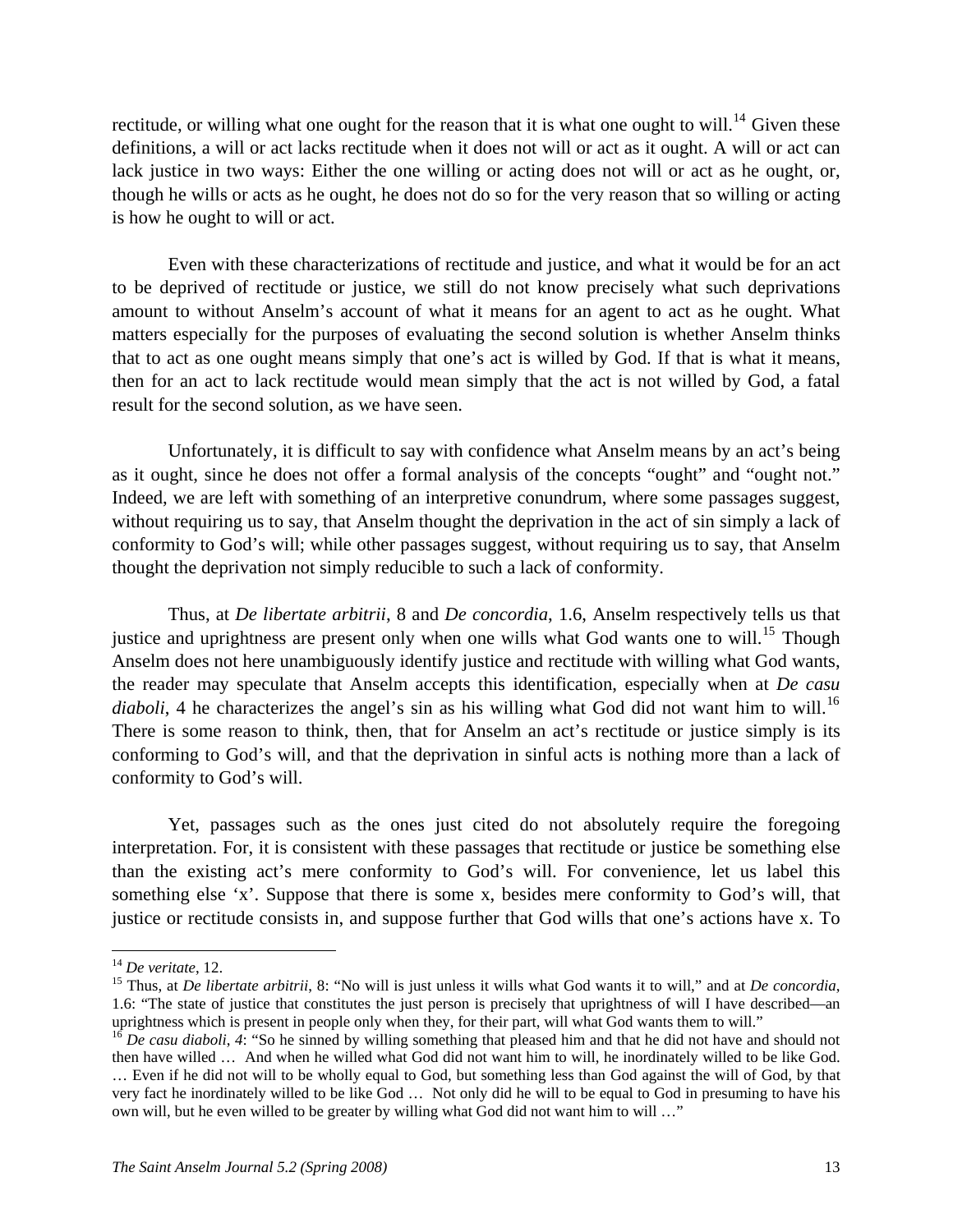say, as the foregoing passages do, that justice and rectitude are present only when one wills what God wants could then be interpreted to mean, not that justice and rectitude are present only when one's existing acts conform to God's will, but rather that justice and rectitude are present only when one wills acts that have x. Similarly, one could say that the angel willed what God did not want him to will, not because the angel's existing act was contrary to God's will, but because the angel willed an act that lacked the x that God wanted it to have.

 Despite the fact that it would save the second solution, one reason to doubt this last interpretation is that, if Anselm really did think that an act's rectitude, or justice, or being as it ought, consisted in something other than its being willed by God, then one would expect Anselm to have given an account of what this something else is. Yet, Anselm provides no such account. On the other hand, there is at least one passage that suggests that Anselm did not simply identify an act's justice with its being willed by God. At *Cur deus homo,* 1.12, Anselm states,

A statement, 'What God wills is just and what he does not will is unjust', is not to be understood as meaning that, 'If God wishes anything whatsoever that is unfitting, it is just, since it is he who wills it.' For the argument, 'If it is God's will to tell a lie, it is just to tell a lie', is a *non sequitur*.

According to Jeffrey Brower, "this passage certainly suggests that Anselm rejects any straightforward identification of justice or rightness with what God wills."[17](#page-13-0) Yet, if for an act to be just or right is not simply for it to be willed by God, and, therefore, if its lacking justice or rectitude is not simply for it not to be willed by God, then, even though we still want an answer to the question what it is for an act to have or to lack justice and rectitude, nevertheless, the second solution might be salvaged.

 Unfortunately, the passage just cited does not show decisively that Anselm does not identify a creaturely act's justice or rectitude with its being willed by God. In the first place, the issue at stake in the passage is not whether a creaturely act's justice consists in its being willed by God, but rather whether an action on God's part would be just simply because God willed it. Second, if one reads on, it is clear that the main reason Anselm thinks that God's telling a lie could not be just simply by God willing it is that Anselm thinks it unfitting, perhaps even impossible, for God to will to lie. Perhaps, this reasoning suggests that Anselm thinks there is some standard of justice other than God's will, to which God's will necessarily conforms, and by reason of which God could not will to tell a lie.<sup>[18](#page-13-1)</sup> And, perhaps, one could then say that creaturely acts of sin are deprived of rectitude or justice, not because the existing acts lack conformity to God's will, but because they lack conformity to this non-voluntarist standard. Yet, to develop an approach along these lines is to go further than Anselm goes in the passage in question. Allowing that there may be some things it is impossible for God to will, the passage is

 $17$  Brower, 231.

<span id="page-13-1"></span><span id="page-13-0"></span> $18$  Brower suggests that this standard is God's nature. See Brower, 231. As Brower is undoubtedly aware, the extent to which we can speak of God's nature as being other than God's will is complicated by Anselm's acceptance of divine simplicity.